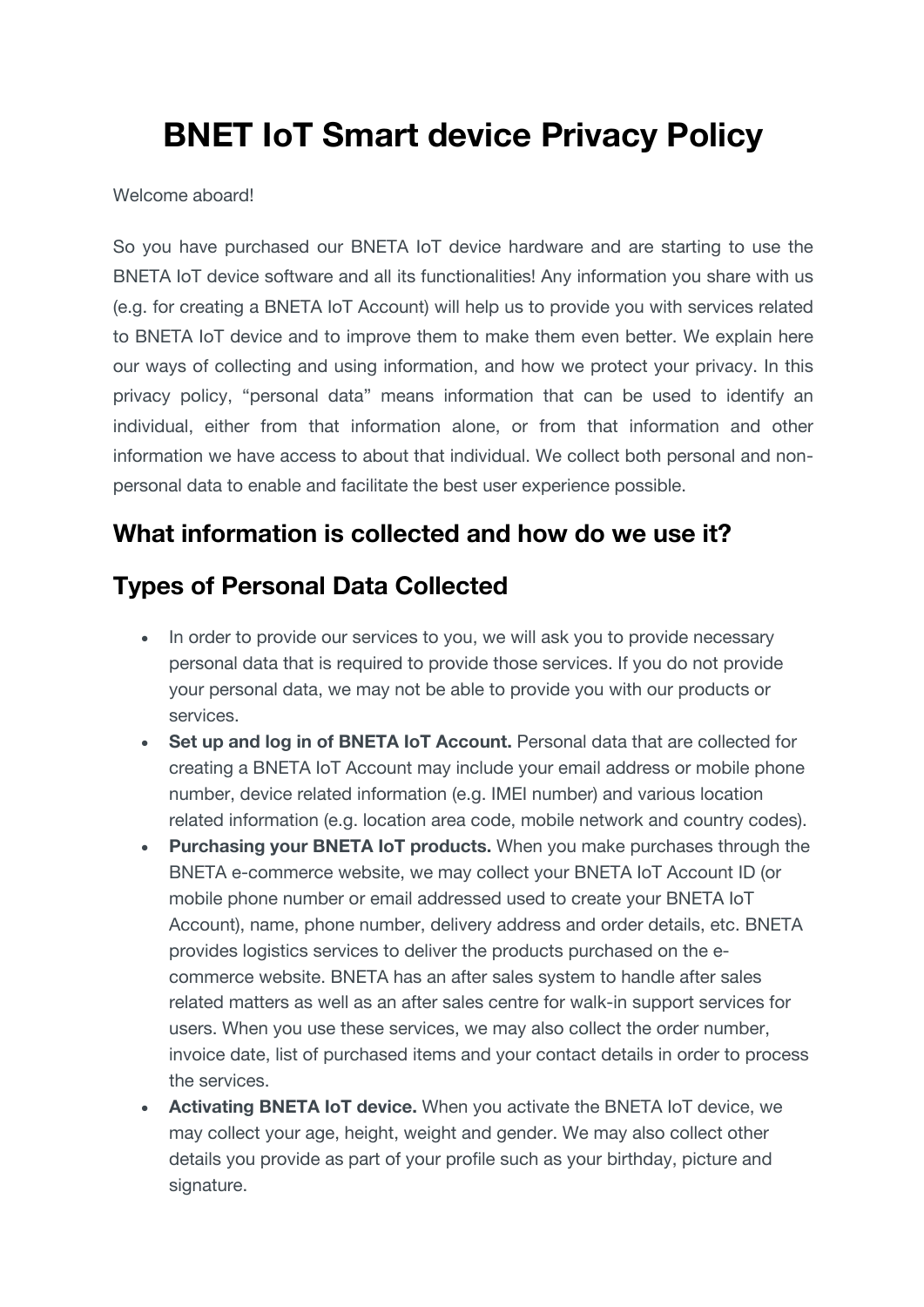- **Sync BNETA IoT device data.** When you synchronise the BNETA IoT device data, e.g. to BNETA IoT device Cloud Service, we may collect data relating to your activities and functionalities of BNETA IoT device, such as those obtained from our sensors and features on BNETA IoT device, your sleeping patterns, movement data and smart alarm related information.
- **Sharing your content.** When you share content or send information to family and friends, we may collect personal information of those people, such as their names, email addresses, telephone numbers, and mailing addresses (if we need to send a product to them). You hereby represent and warrant that you have obtained necessary consent for use of third parties' personal data if you choose to provide them to us. When you share content or invite users to use BNETA IoT device, please note that other users may see personal data you share.
- **Processing the services.** In providing the above services, we may also collect data in relation to your device, including your BNETA IoT device ID, firmware version, device OS version, model and system, and visiting IP and time.

### **How the Personal Data is used**

- To provide you with our products and services, processing your orders, performing contractual obligations between you and us, to ensure the functions and safety of our products, to verify your identity, to prevent and trace fraudulent or inappropriate usage
- To develop our products and services, together with general and statistical information
- To communicate with you, including providing you with notifications on products and services that are updated or launched
- To provide marketing and promotional materials to you on our products and services (please note that you may unsubscribe anytime)
- To personalise product design and to provide you with services tailored for you, for example, recommending and displaying information and advertisements regarding products suited to you, and to invite you to participate in surveys relating to your use of BNETA IoT device
- To conduct investigations regarding our products and services
- If you participate in our lottery, contest or other promotions, we may use your personal data to manage such activities
- To provide maintenance services, monitor software licenses, to improve our products or analyse the efficiency of our operations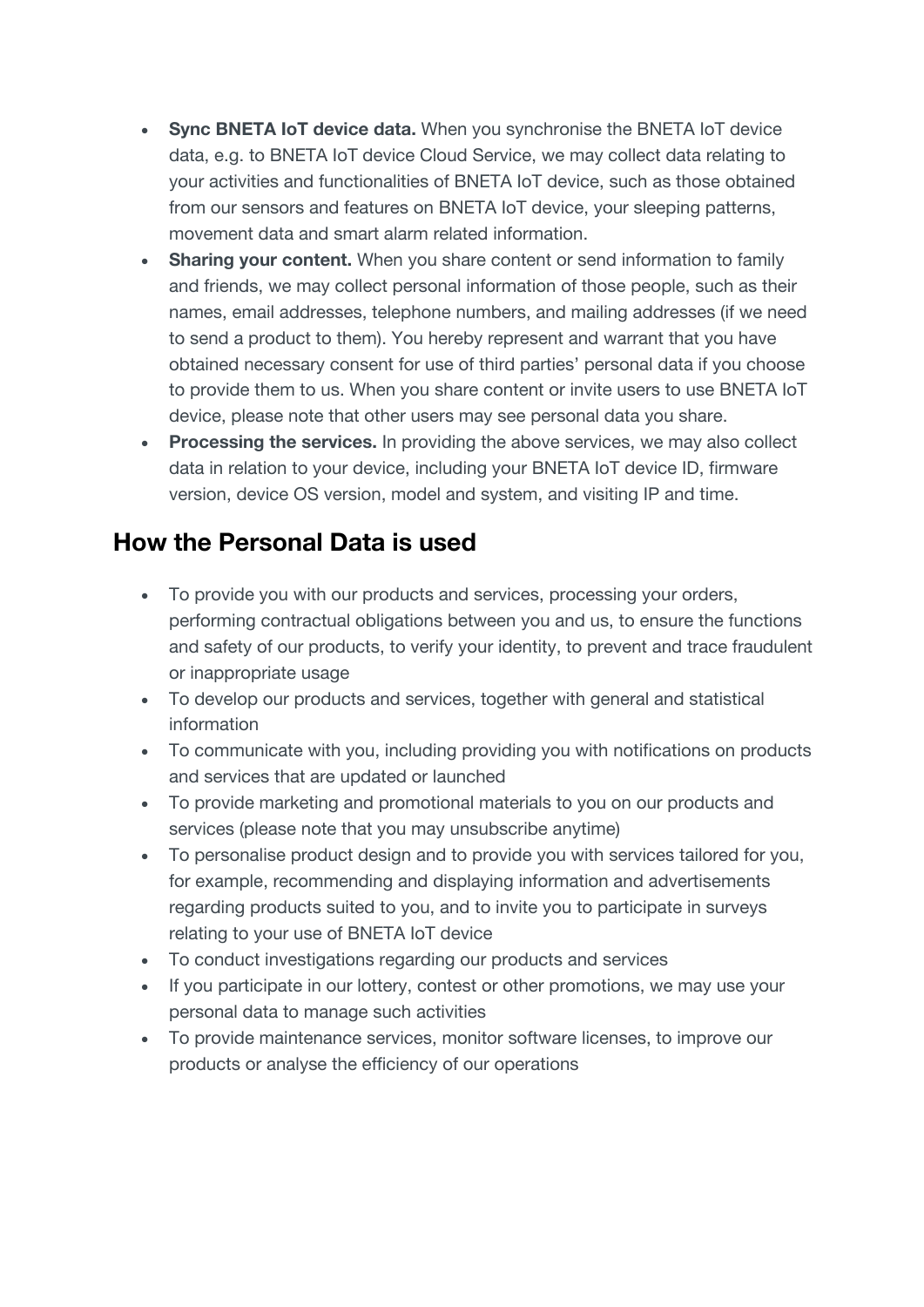## **Other Information**

We use statistical data that does not specifically identify you (non-personal data) to help in our operations and improve our products and services and provide a better user experience for you. Here are some of the non-personal data we may collect and how we use them:

- When you create a BNETA IoT Account, download our software, register in our e-commerce website, participate in online surveys or interact with us in other ways, we may collect your language preferences, postal code, area code number and time zone in which you use our products and services, and your profession.
- When you opt-in to participate in our User Experience Improvement Program, we may gather statistics relating to your use of our products functions, on an anonymous basis. This may include information relating to your use of our official website, products and services. If there is an abnormal shutdown or breakdown, we may collect information relating to your mobile device to diagnose the problem.
- When you use our services or functions that are based on location information, e.g. carry out a location search, take advantage of advertising, use weather functions, access information based on maps, etc., we may collect your geographical information.
- When you use our website, online services, interactive applications, email messages and advertising, we may use cookies and other technical elements (e.g. pixel labels) to collect and store non-personal data. These enable us to provide you with a better experience and improve our overall service quality, e.g. in saving your preferred language settings, sending emails in a readable format, to determine whether the emails have been opened or not, etc.
- When you use the Internet browser in using our products and services, we may collect log information, e.g. IP address, browser type, language, reference source, operating system, date and time marking and click rate data.
- When you first use and activate your BNETA IoT device, the device's unique identification code and approximate geographical information may be collected.

### **You have control over your information!**

We recognize that privacy concerns differ from person to person. Therefore, we provide examples of ways we make available for you to choose to restrict the collection, use, disclosure or processing of your personal data and control your privacy settings, such as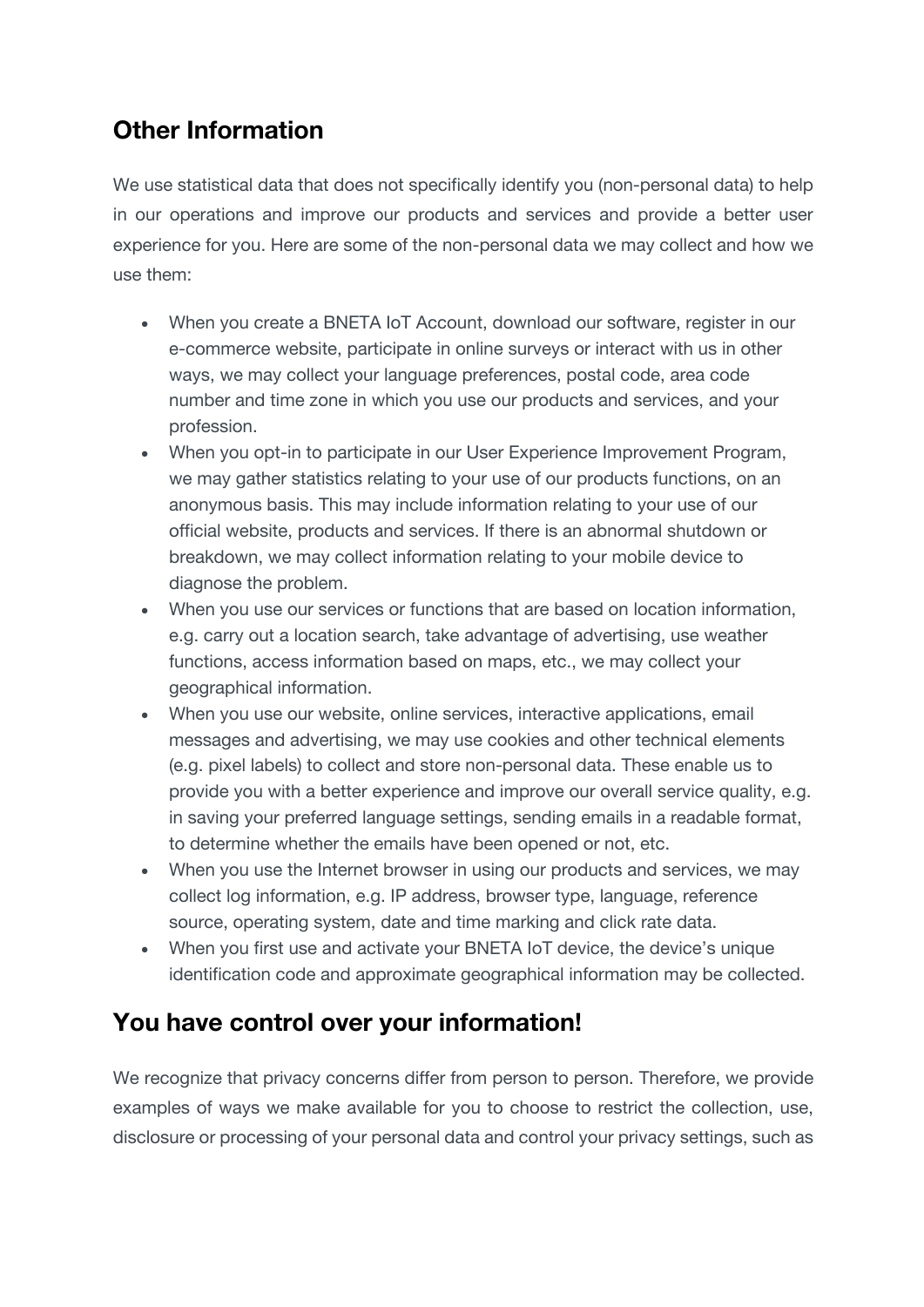controlling the settings under the User Experience Improvement Program, Location Access functions, and your BNETA IoT Account.

### **Access, Updating or Correcting Your Personal Data**

- You have the right to request access and/or correction or any other personal data that we hold about you. When you update your personal data, you will be asked to verify your identity before we proceed with your request. Once we obtain sufficient information to accommodate your request for access or correction of your personal data, we shall process in accordance with the laws of your country. While we try our utmost in acceding to your requests, unreasonably repetitive or unrealistic requests or those that put others' privacy at risk may be declined.
- We normally provide such services for free but reserve the right to charge a reasonable fee.
- If you believe any information we are holding on you is incorrect or incomplete, please write to or email us as soon as possible at the email address below. Email: support@bneta.co.za.
- For details relating to the personal data in your BNETA IoT Account, you may also access and change them at Email: support@bneta.co.za.

### **Withdrawal of Consent**

- You may withdraw your consent for the collection, use and/or disclosure of your personal data in our possession or control by submitting a request. This may be done by accessing your BNETA IoT Account management center at Email: support@bneta.co.za. We will process your request within a reasonable time from when the request was made, and thereafter not collect, use and/or disclose your personal data as per your request.
- Please recognize that your withdrawal of consent could result in certain legal consequences. Depending on the extent of your withdrawal of consent for us to process your personal data, it may mean that you will not be able to enjoy BNETA IoT's products and services.

#### **Who do we share your information with?**

Unless we tell you in this privacy policy, we will keep your personal information confidential. We may disclose your personal data on occasion to third parties in order to provide the products or services that you have requested. Some of these third parties may be located outside your home country.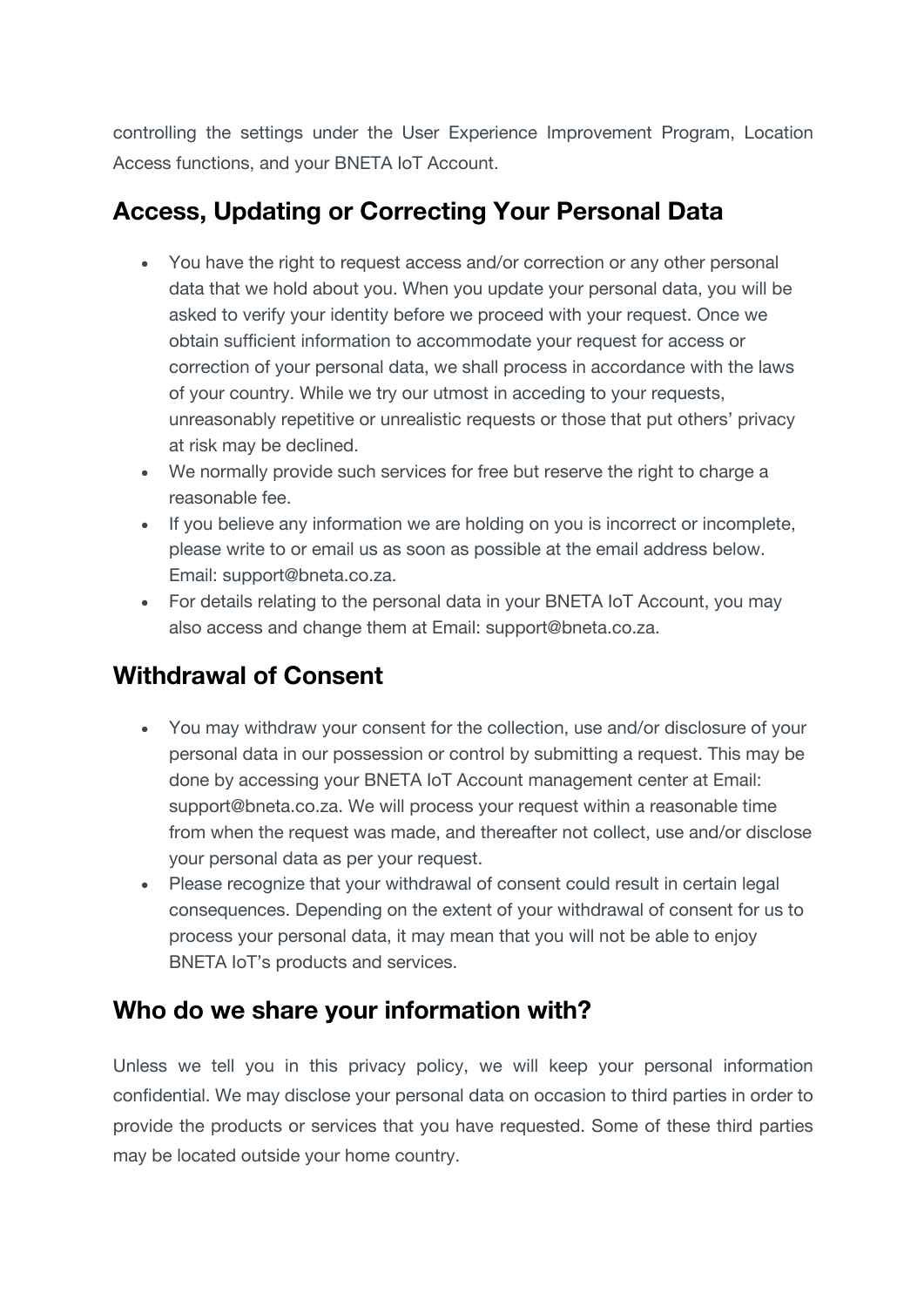Disclosure may include the scenarios listed in this section below. In each case described in this section, you can be assured that BNETA IoT will only share your personal data in accordance with your consent. You should know that when BNETA IoT shares your personal data with a third party under any circumstance described in this section, BNETA IoT will ensure that the third party is subject to practices and obligations to comply with the relevant data protection and privacy laws of your country. BNETA IoT will contractually ensure compliance by any foreign Third Party Service Providers with the privacy standards that apply in your home jurisdiction.

### **Disclosure to BNETA group companies and Third Party Service Providers**

- In order to conduct business operations smoothly, the BNETA entity which collects your personal data may disclose your personal data from time to time to other BNETA group companies (in communications, social media, technology or cloud business), or our third party service providers which are our mailing houses, delivery service providers, telecommunications companies, data centres, data storage facilities, and customer service providers, agents, related corporations, and/or other third parties (together "Third Party Service Providers"). Such Third Party Service Providers would be processing your personal data on BNETA's behalf or for one or more of the purposes listed above.
- Personal data will only be shared by BNETA IoT to provide or improve our products or services and will not be shared for use for marketing purposes.

#### **Disclosure to Others**

BNETA may disclose your personal data without further consent if required or permitted by law in the following cases:

- cases in which the disclosure is required or authorized based on the applicable laws and/or regulations;
- cases in which the disclosure is necessary to respond to an emergency that threatens the life, health or safety of the individual or another individual;
- cases in which the disclosure is necessary for the prevention of crime or legal proceedings;
- cases in which the purpose of such disclosure is clearly in the individual's interests, and if consent cannot be obtained in a timely way;
- cases in which the disclosure is necessary for any investigation or proceedings;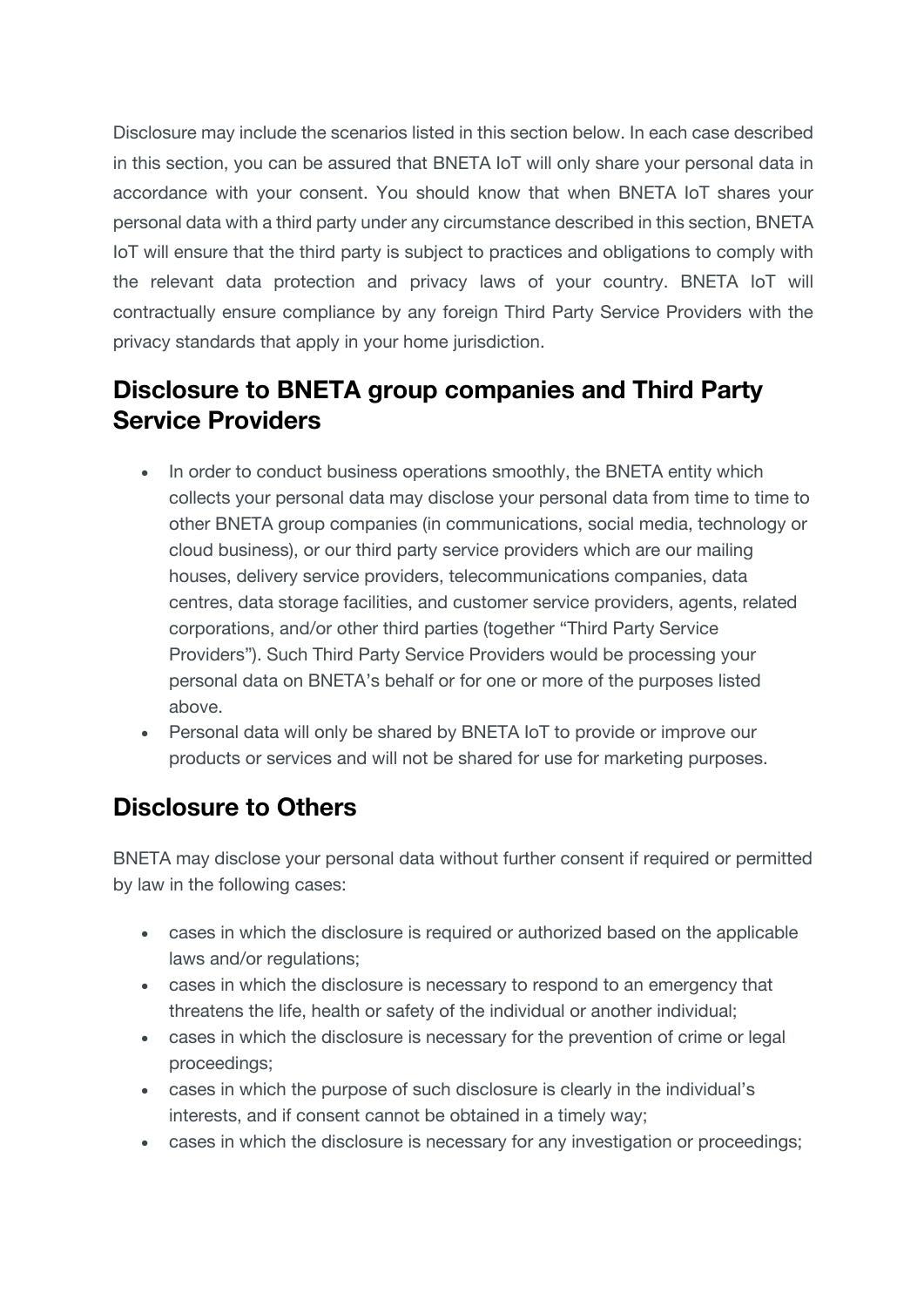- cases in which the disclosure is to any officer of a prescribed law enforcement agency upon production of written authorization signed by the head or director of that law enforcement agency, or a person of a similar rank, certifying that the personal data is necessary for the purposes of the functions or duties of the officer; and/or
- cases in which the disclosure is to a public agency and such disclosure is necessary in the public interest.

### **Information Not Requiring Consent**

- We may share anonymized information and statistics in aggregate form with third parties for business purposes, for example with advertisers on our website, or we may tell our business partners the number of customers in certain demographic groups who purchased certain products or who carried out certain transactions.
- For the avoidance of doubt, in the event that we are permitted by law to collect, use or disclose your personal data without your consent, such permission granted by the law shall continue to apply.

### **Information Safety Safeguards**

We are committed to ensuring that your personal data is secure. In order to prevent unauthorized access, disclosure or other similar risks, we have put in place reasonable physical, electronic and managerial procedures to safeguard and secure the information we collect. We have put in place the following security procedures and technical and organizational measures to safeguard your personal data:

- Your personal data is stored on secure servers that are protected in controlled facilities.
- All data saved in the back-end is classified into different levels based on the importance and sensitivity of the data, e.g. whether the data contains personal data.
- In the data centers, clusters that contain sensitive data are grouped together in the network topology, and will be placed in rooms with additional physical security protection.
- Data exchanged between BNETA IoT devices and servers are encrypted using Secure Sockets Layer ("SSL").
- There is an optional two-step verification process when users access their BNETA IoT Account.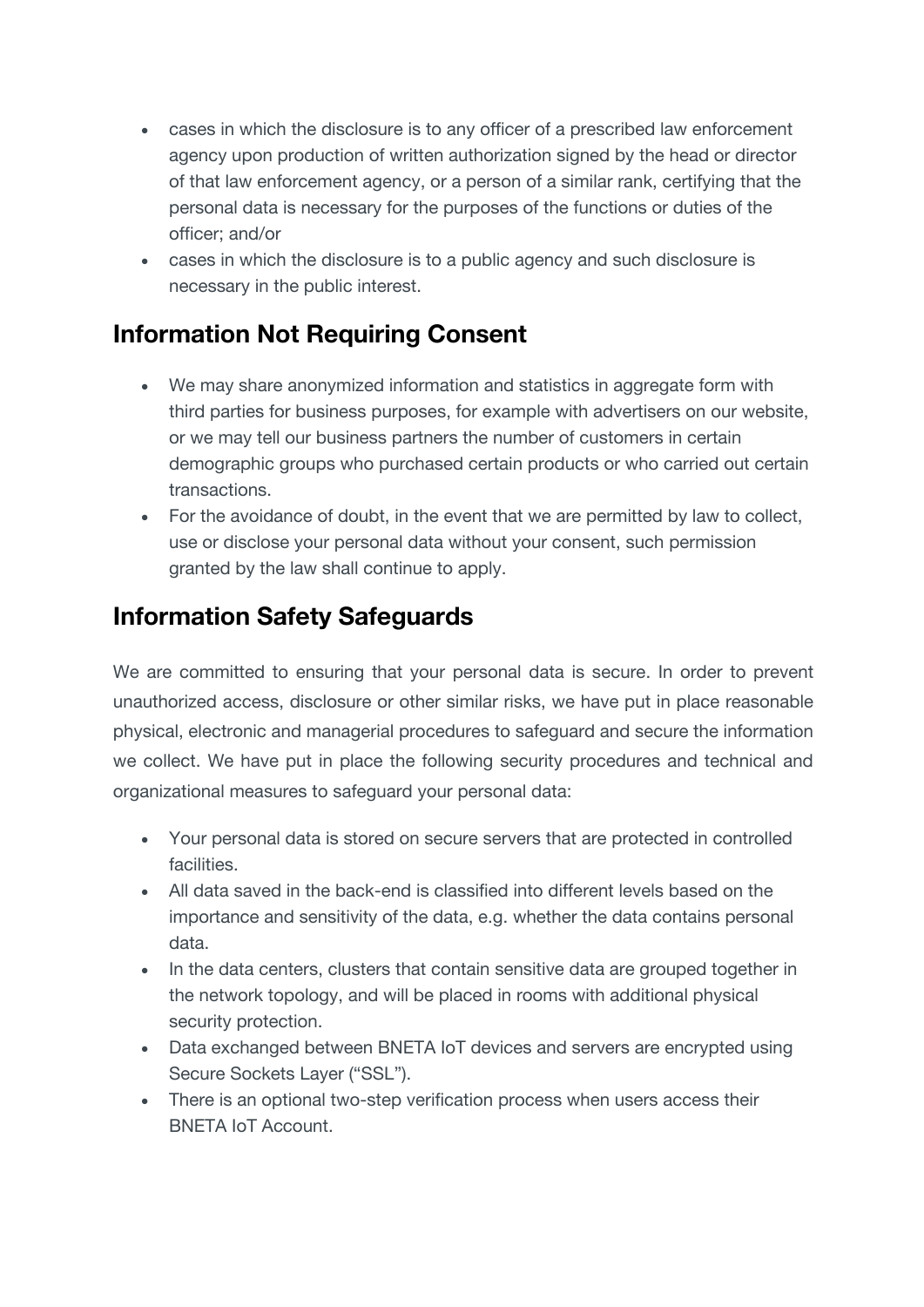- There is regular review of information collection, storage and processing practices, including physical security measures, to guard against unauthorized access to systems.
- Access is restricted to BNETA IoT employees and Third Party Service Providers who need to know that the information in order to process it, and who are subject to strict contractual confidentiality obligations and may be disciplined or terminated if they fail to meet such obligations.
- There are also access controls for all server clusters used for cloud-based data storage and process.
- Most data used for BNETA IoT's products and/or services is stored in a storage system. By using column family based access control mechanism, BNETA IoT employees are only allowed access to the data column families they are granted access to.
- Please note also that for the above, BNETA IoT may use overseas facilities operated and controlled by BNETA IoT to process or back up your personal data. Currently, BNETA IoT has data centres in Beijing and Singapore. As a result, we may transfer to and store your personal data at our overseas facilities. However, this does not change any of our commitments to safeguard your personal data in accordance with this Privacy Policy.

Information safety is very important to us. We will take all practicable steps to safeguard your personal data. Through our protective measures above, especially encrypted storage and transmission, your data is as secure as it can be. Certain details of encrypted data cannot be accessed by anyone except by you.

### **When this Privacy Policy applies**

Our Privacy Policy does not apply to products and services offered by a third party. BNETA IoT products and services may include third party's products or services. When you use such products or services, they may collect your information too. For this reason, we strongly suggest you to read the third party's privacy policy as you have taken time to read ours. We are not responsible for and cannot control how third parties use personal data which they collect from you. Our Privacy Policy does not apply to other sites linked from our services.

### **Minors**

We consider it the responsibility of parents to monitor their children's use of our products and services. Nevertheless, it is our policy not to require personal data from minors or offer to send any promotional materials to persons in that category. BNETA IoT does not